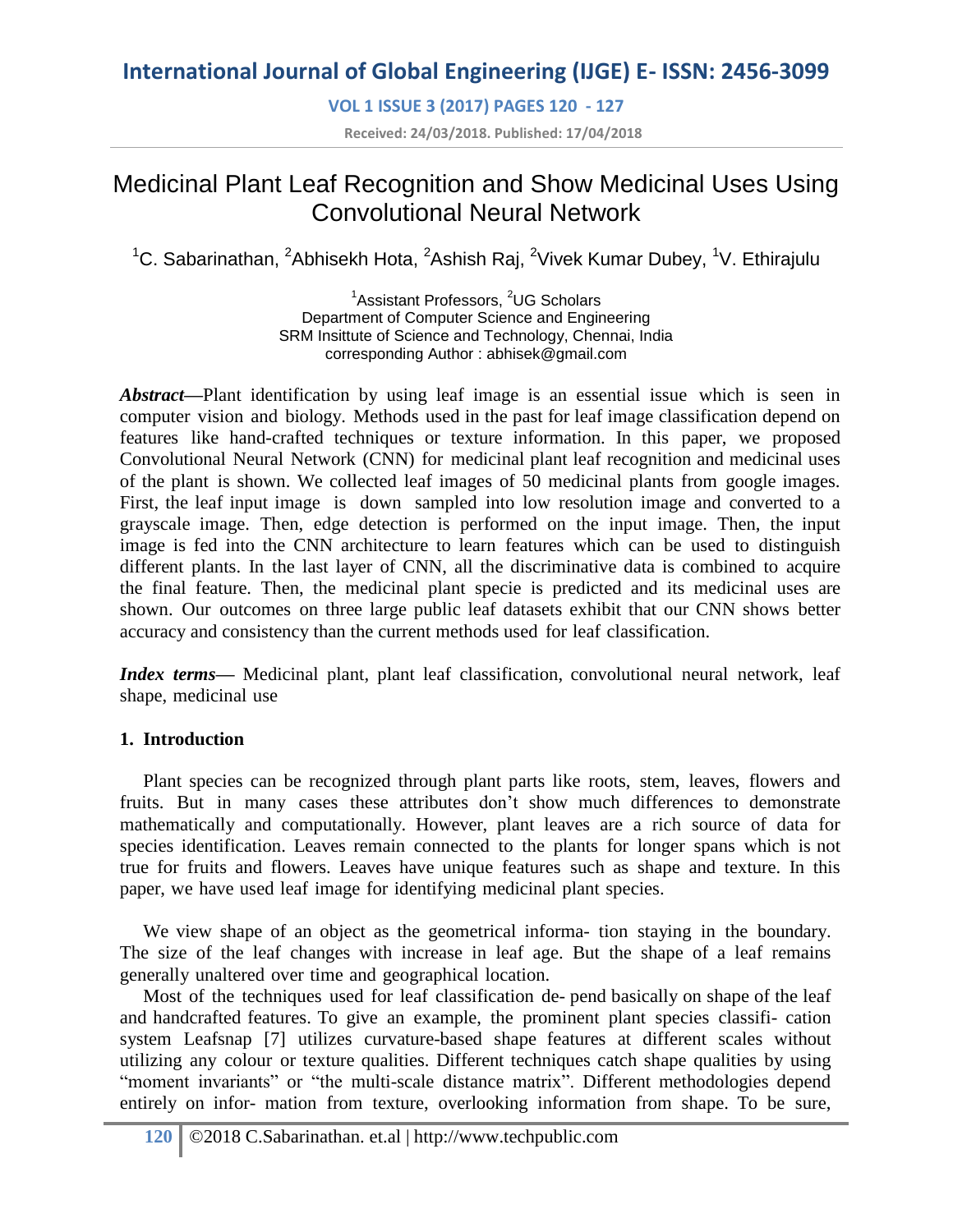**VOL 1 ISSUE 3 (2017) PAGES 120 - 127**

**Received: 24/03/2018. Published: 17/04/2018**

shape information and texture information in leaf are very integral.

In this paper, we proposed a Convolutional Neural Net- work (CNN) to learn discriminative features to identify medicinal plant leaves, utilizing their shape qualities and show their medicinal uses. We analyze our approach against numerous prevalent handcrafted shape qualities. The out- comes on 3 huge public leaf datasets show that our CNN prompts higher precision and consistency than the best in class.

### **2. Related Work**

Works on classification of plant species can be divided on the basis of features and classifiers used. To give an example, (i) most methods depend on information from shape [4], [6], [7], (ii) some methods depend on information from colour and texture [5] (overlooking shape information), and (iii) some methods depend on information from leaf shape and "vein geometry within the leaf" [9], [27] (ignoring information from colour and texture). [31] emphasis just on "vein structure extraction" without classification. Identification rates for [27] are very low for specific classes of leaves. The issue of vein detection [9], [27] depends on edge detection. It also does not perform good in situations where there is low contrast-to-noise ratio.

Most techniques utilize support vector machine (SVM) as the primary classifier. The latest leaf classification strate- gies utilize "neural networks" as the fundamental classi- fier. The technique in [14] utilizes a "probabilistic neural network" for leaf identification, showing 90% recognition accuracy on dataset like Flavia. Conversely, our CNN shows near perfect classification on dataset like Flavia by using information from leaf. Lee et al. [12] utilizes CNN for classification by using information from texture of the leaf ignoring information from shape of the leaf. [17], [18] utilize "hand crafted features" by taking information like leaf shape and leaf texture. Zhao et al. [13] utilizes CNN with "progressive sample learning". [12], [13] fail to classify huge leaf datasets.

### **3. Methodologies**

### **3.1.** Image Pre-processing

In image pre-processing, some of the leaf images are rotated manually. It is done to align the "leaf apex direction". Some images are also brightened. Then the input leaf image is cropped to 256*×*256 pixels. Cropping the image to low resolution helps in noise reduction. Then the leaf image is converted to grayscale image. Then in the feature extraction step edge detection is performed to get the shape information of the leaf.

## **3.2. Feature Extraction**

After pre-processing, the shape of the plant leaf is de- tected. Shape is the unique feature for every leaf. Using shape as feature extraction, leaf classification can be performed. In feature extraction, edge detection on the leaf image is done by using OpenCV's edge detection tool. OpenCV's edge detection tool uses Canny algorithm. Canny algorithm reduces the amount of data to be processed.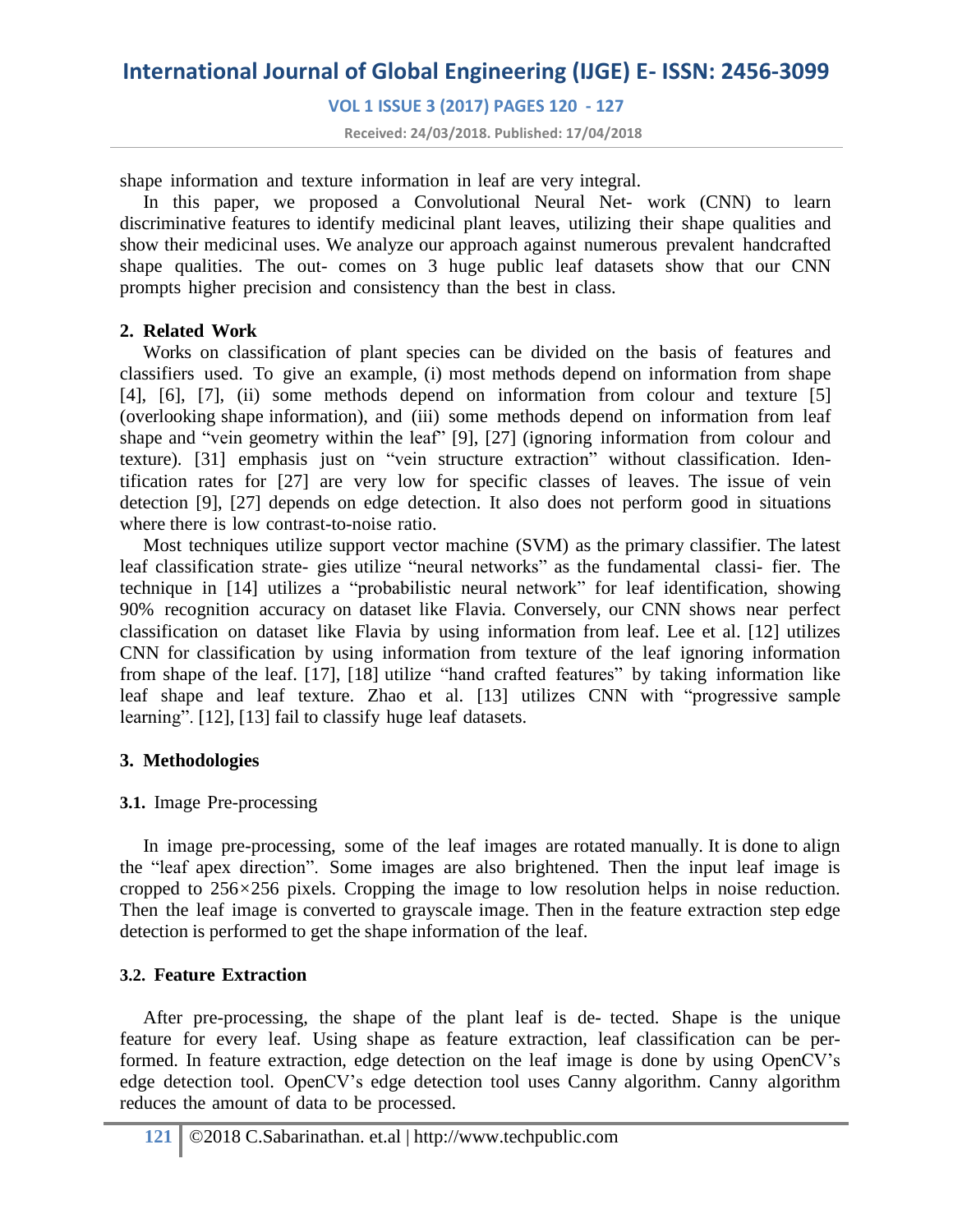**VOL 1 ISSUE 3 (2017) PAGES 120 - 127**

**Received: 24/03/2018. Published: 17/04/2018**

#### **3.3. Classification**

### **3.3.1. Convolutional Neural Network (CNN).**



Figure 1: Leaf edge detection

CNN Architecture. Our CNN architecture learns shape information of the leaf to distinguish different plant species. The input leaf size is 256*×*256 pixels. The colour channel used for input to the CNN is grayscale. CNN consists of mainly three layers: Convolutional Layer, Pooling Layer and Fully-Connected Layer. By using all these layers, we get the final class scores which helps to distinguish different leaves. Feature extraction is done by convolutional and max- pooling layers. Batch Normalization (BN) layer follows each convolutional layer. Activation Function or Rectified Linear Unit (ReLU) is applied to all layers except the final layer. All the features learned are combined to form shape representation of the leaf. This shape representation is used as input for classification.

In CNN, when multiple input is passed it gives one output. The input consists of images and weights. The output is softmax. When the input leaf image is passed to the CNN it generates multiple input window. Then it is passed to the convolution layer. First Convolution layer consists of input, convolution and output. The input consists of 1 channel. The convolution consists of 2 filters. Activation function or Rectified Linear Unit (ReLU) is applied in this layer. It gives 2 tensors as output. Tensors are generated using sliding window. In the second convolution layer, 2 tensors from previous convolution layer is passed as input to this layer. In this layer there are 3 filters. This layer generates 3 tensors as output. In the pooling layer, 3 tensors from previous convolution layer are passed as input to this layer. Pooling layer consist of 1 filter. It generates 3 tensors as output. Pooling layer is used to reduce the height and width of input image. In the fully connected layer, the output from convolution layers and pooling layer is combined. 3 tensors from previous convolution layer is passed as input to this layer. This layer generates 4 neurons. In the softmax layer, 4 neurons from previous layer is passed as input. Softmax value for the input image is calculated in this layer. Softmax value is calculated using the input neurons and the weights. The highest value generated in softmax is used for classification.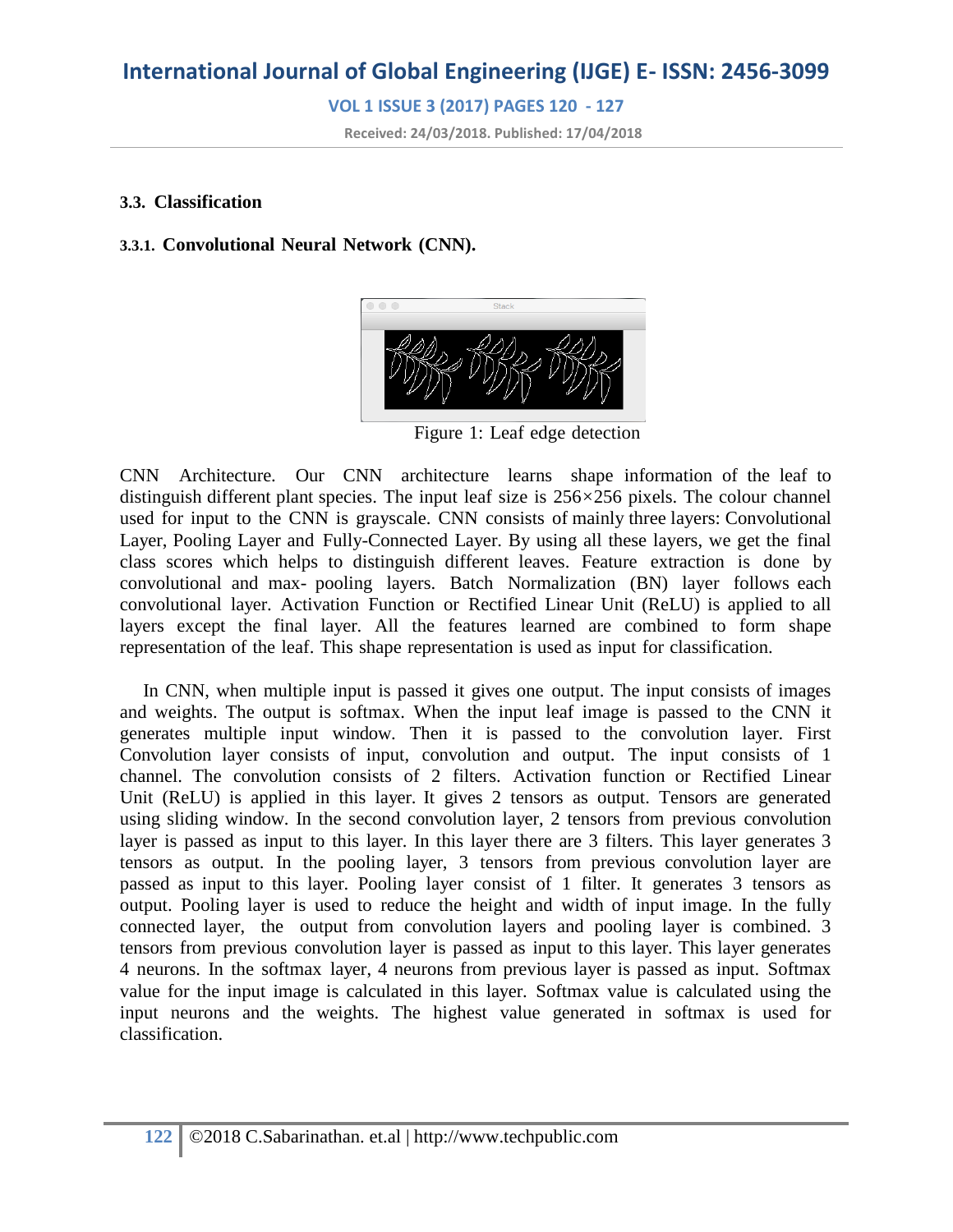**VOL 1 ISSUE 3 (2017) PAGES 120 - 127**

**Received: 24/03/2018. Published: 17/04/2018**

### **Objective Function.**

Objective function is calculated by applying softmax. The formula used to calculate objective function is:

$$
J(W) = \frac{-1}{N} \left[ \sum_{n=1}^{N} \sum_{c=1}^{C} \ell(y_n == c) \log \frac{e^{W_C^T X_i}}{\sum_{p=1}^{C} eW_p^T X_i} \right] (1)
$$

where  $(X_1,y_1),(X_2,y_2),...,(X_N,y_N)$  represents training set. N represents the number of training samples. C represents the number of training classes. ℓ(*·*) represents indicator function.

### **3.3.2. Transfer Learning**

CNN requires to be trained with vast number of images to identify an image with great accuracy. Because of less availability of medicinal plant leaf images, we utilized transfer learning approach. In transfer learning, pre-trained network is used as a feature extractor. In transfer learning, all the pre-trained layers remain



unchanged except the last fully connected layer. The most popular CNN architectures used for image classification are Inception-v3, OverFeat and Xception. We have considered Inception-v3 as our pre-trained network.

#### **3.4. Medicinal Uses**

Medicinal uses information of the medicinal plants dataset is stored in the MongoDB database. The database contains information about the plant's botanical name, fam- ily, about and medicinal uses. When the plant is classified from the classification step, the plant name is passed to the database using PyMongo connector. If the plant name exists in the MongoDB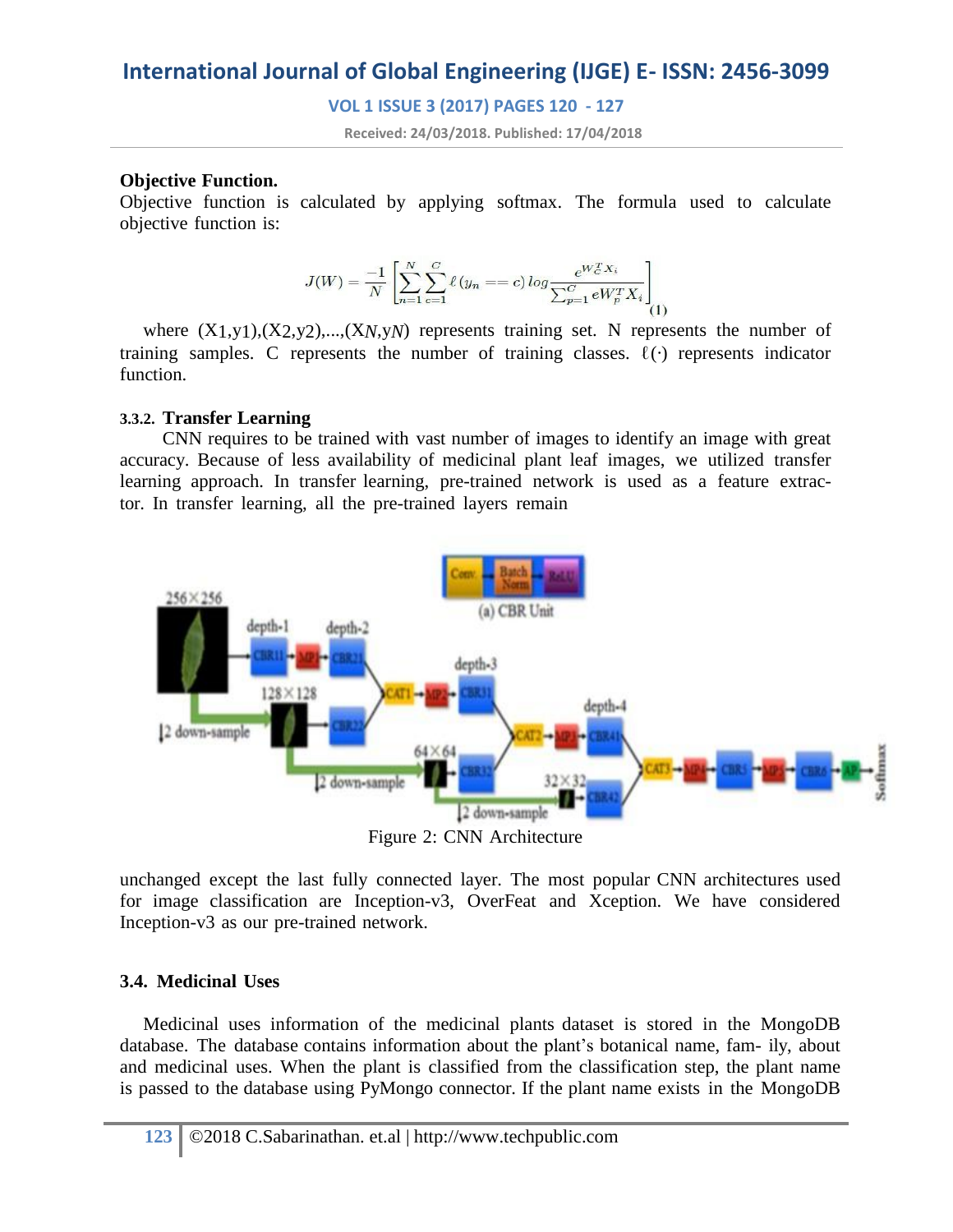**VOL 1 ISSUE 3 (2017) PAGES 120 - 127**

**Received: 24/03/2018. Published: 17/04/2018**

database, then all the information stored about the plant will be retrieved and shown in a html page using Flask.

### **4. Results**

### **4.1. Dataset**

Our medicinal plant leaf dataset consists of 50 medicinal plant species like aloe vera, amla, ashoka, ashwagandha, bael, brahmi, chandan, cinnamon, henna, lavender, marigold, neem, peppermint, tulsi, turmeric, etc. All the images are collected from google images. Each class consists of 30



Figure 3: Medicinal Plant Leaf Dataset

images. The resolution of the images used are not same for every image. Other datasets used are Leafsnap, Flavia and ImageClef.

#### **4.2. Evaluation**

By using our CNN, we evaluate leaf identification method on our medicinal plant leaf dataset. It showed 98% accuracy. We also evaluate leaf identification methods on 3 large publicly available datasets: (i) Flavia Dataset, (ii) Leafsnap Dataset, (iii) ImageClef Dataset. Flavia dataset consists of 1907 images and 32 classes. Leafsnap dataset consists of 7710 images and 150 classes. ImageClef dataset consists of 6630 images and 126 classes. We divide each dataset into two parts. One part consists of random subset of 70% leaves from each leaf class for training. The other part consists of random subset of 30% leaves from each leaf class for testing.

Our proposed CNN showed highest accuracy compared to other leaf classification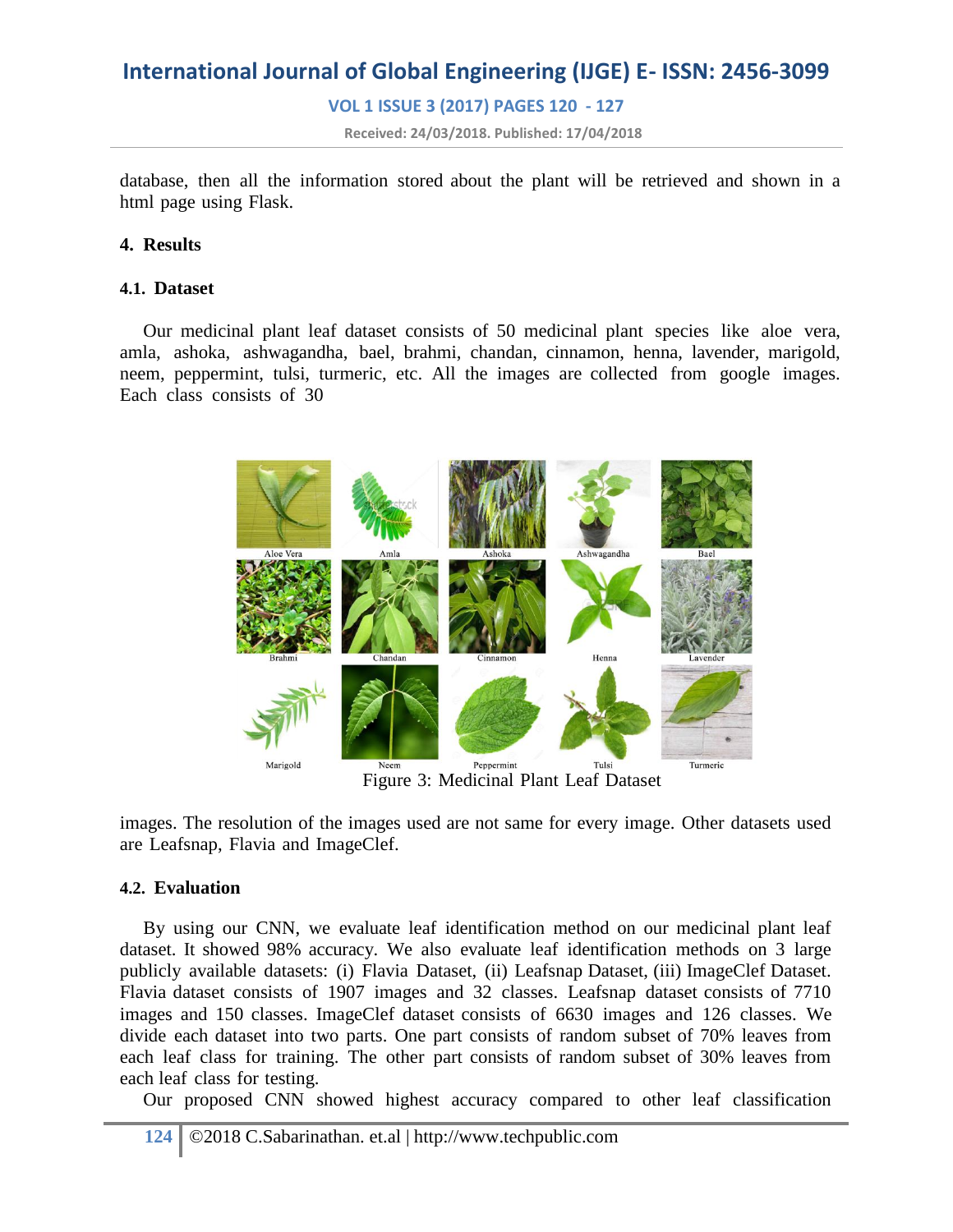## **VOL 1 ISSUE 3 (2017) PAGES 120 - 127**

**Received: 24/03/2018. Published: 17/04/2018**

methods on all datasets.

| Method                   | Dataset   | $Top-1$  | Top- $3$ |
|--------------------------|-----------|----------|----------|
|                          |           | Accuracy | Accuracy |
|                          |           | (0)      | (0)      |
| Uni-Path CNN             | Flavia    | 99.28    | 99.97    |
|                          | Leafsnap  | 95.61    | 99.67    |
|                          | ImageClef | 96.42    | 99.35    |
| <b>Texture-Patch CNN</b> | Flavia    | 88.19    | 97.80    |
|                          | Leafsnap  | 78.72    | 92.43    |
|                          | ImageClef | 70.35    | 87.83    |
| Marginalized $SC + SVM$  | Flavia    | 93.22    | 98.76    |
|                          | Leafsnap  | 85.37    | 91.94    |
|                          | ImageClef | 81.63    | 88.72    |
| Curvature $SC + SVM$     | Flavia    | 82.84    | 94.62    |
|                          | Leafsnap  | 71.13    | 78.43    |
|                          | ImageClef | 68.59    | 81.17    |
| $MDM + SVM$              | Flavia    | 82.55    | 95.12    |
|                          | Leafsnap  | 75.76    | 85.96    |
|                          | ImageClef | 53.22    | 61.11    |

TABLE 1: Leaf Image Classification Performance



Figure 4: Screenshot of Medicinal uses of identified leaf

### **5. Conclusion**

In this paper, we proposed Convolutional Neural Net- work (CNN) for medicinal plant leaf image classification and show its medicinal uses using MongoDB database. Shape information of leaf is used for leaf identification. Our CNN beats the best in class methods including SVM classifier and hand-crafted features on our medicinal plants dataset. The approach of this solution is non-specific. So it could be trained to classify any sort of leaf and not confined to medicinal plant leaves. This system could be utilized in many applicable areas where leaf classification is required.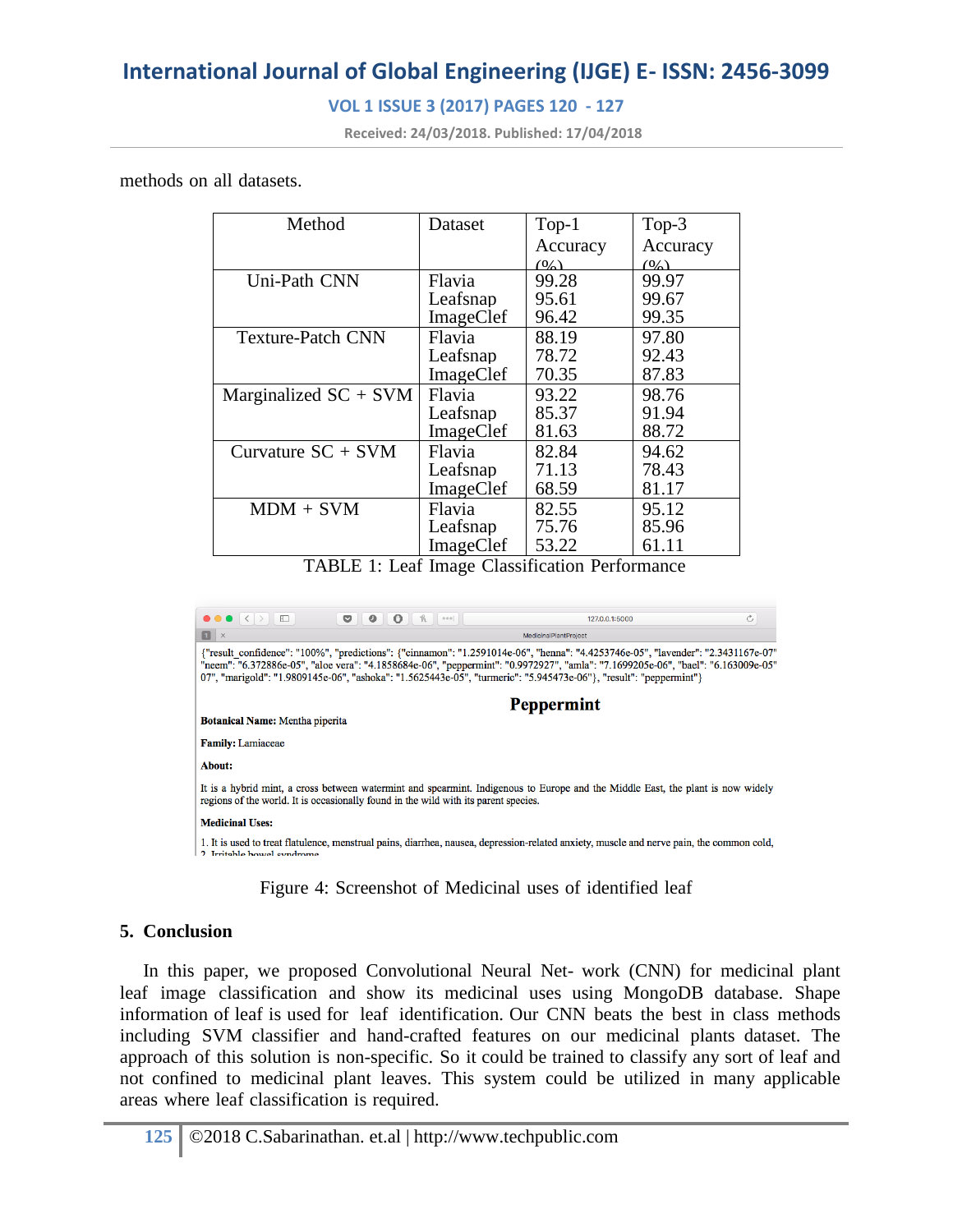### **VOL 1 ISSUE 3 (2017) PAGES 120 - 127**

**Received: 24/03/2018. Published: 17/04/2018**

### **6. Future Work**

There are thousands of medicinal plant species all over the world. Each medicinal plant has its own unique qualities which could be used to cure different diseases. So the future work would be to make a larger database with medicinal plant leaf images gathered from various sources all over the world.

### **References**

- [1] J. C. Liu, C. Y. Chiang and S. Chen, "Image-Based Plant Recogni- tion by Fusion of Multimodal Information," 2016 10th International Conference on Innovative Mobile and Internet Services in Ubiquitous Computing (IMIS), Fukuoka, 2016, pp. 5-11.
- [2] M. P. Shah, S. Singha and S. P. Awate, "Leaf classification using marginalized shape context and shape+texture dual-path deep convolu- tional neural network," 2017 IEEE International Conference on Image Processing (ICIP), Beijing, 2017, pp. 860-864.
- [3] J. Hu, Z. Chen, M. Yang, R. Zhang and Y. Cui, "A Multi-Scale Fusion Convolutional Neural Network for Plant Leaf Recognition," in IEEE Signal Processing Letters.
- [4] P Belhumeur, D Chen, S Feiner, D Jacobs, W Kress, H Ling, I Lopez, R Ramamoorthi, S Sheorey, and S White, "Searching the world's herbaria: A system for visual identification of plant species," in Proc. Euro. Conf. Comp. Vis., 2008, pp. 116–129.
- [5] J Cope, P Remagnino, S Barman, and P Wilkin, "Plant texture classifi- cation using Gabor co-occurrences," in Proc. Adv. Vis. Comput., 2010, pp. 669–77.
- [6] R. Hu, W. Jia, H. Ling and D. Huang, "Multiscale Distance Matrix for Fast Plant Leaf Recognition," in IEEE Transactions on Image Processing, vol. 21, no. 11, pp. 4667-4672, Nov. 2012.
- [7] N Kumar, P Belhumeur, A Biswas, D Jacobs, W Kress, I Lopez, and J Soares, "Leafsnap: A computer vision system for automatic plant species identification," in Proc. Euro. Conf. Comp. Vis., 2012, pp. 502–516.
- [8] S Mouine, I Yahiaoui, and A Verroust-Blondet, "Advanced shape context for plant species identification using leaf image retrieval," in Proc. Int. Conf. Multimedia Retrieval, 2012, p. 49.
- [9] Y Nam, E Hwang, and D Kim, "A similarity-based leaf image re- trieval scheme: Joining shape and venation features," Comp. Vis. Imag. Understanding, vol. 110, no. 2, pp. 245–59, 2008.
- [10] Z Wang, Z Chi, and D Feng, "Shape based leaf image retrieval," IEE Proc. Vis. Imag. Signal Proc., vol. 150, no. 1, pp. 34–43, 2003.
- [11] S Mouine, I Yahiaoui, and A Verroust- Blondet, "A shape-based ap- proach for leaf classification using multi-scale triangular representation," in Proc. Int. Conf. Multimedia Retrieval, 2013, pp. 127–34.
- [12] S Lee, C Chan, P Wilkin, and P Remagnino, "Deep-plant: Plant identification with convolutional neural networks," in IEEE Int. Conf. Imag. Proc., 2015, pp. 452–6.